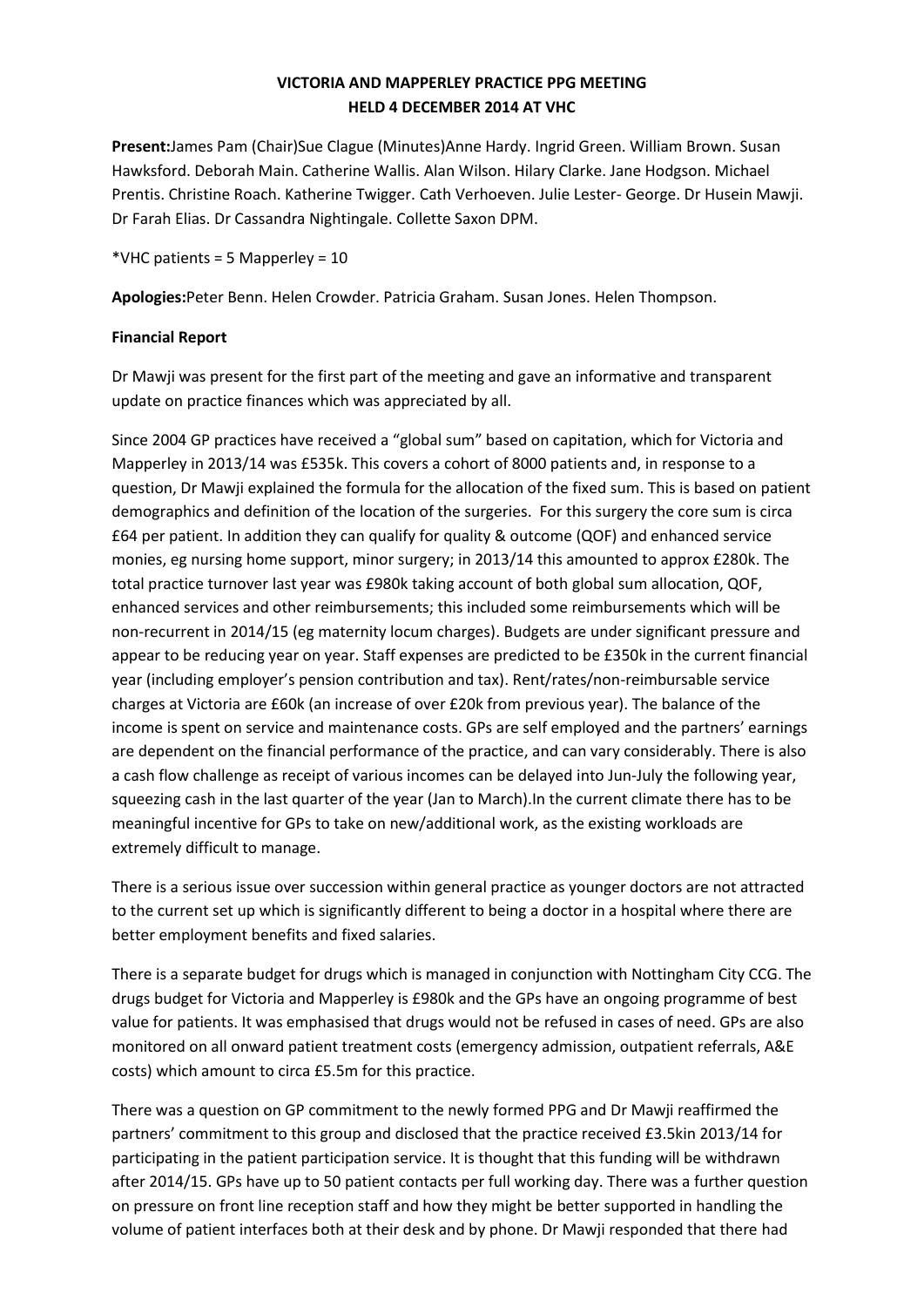been recurrent discussions in this area, and that presently a decision to focus resources on online appointment booking and prescriptions which was ongoing.

Dr Mawji left the meeting and Drs Elias and Nightingale joined.

1. James Pam (acting Chair) welcomed everyone to the meeting and everyone introduced themselves.

2. Minutes from the previous meeting were approved with one amendment; there are two full time and five part time partners at the practice.

3. There were a number of action points from the previous meeting;

- Detailed Patient demographics. Collette has an update of this and will attach the notes to these minutes.
- Elected Chair and Secretary. It was agreed that the group should focus on agreeing its role, focus and priorities and, until then a rolling system of official roles will operate. James and Sue agreed to continue in their temporary roles for the next meeting. It is hoped that a permanent arrangement can be found by March 2015. The group membership is now 29. The frequency of meetings was discussed and it was agreed to keep to quarterly formal meetings attended by GP's and for the group to have an interim meeting to help shape the required agenda for the PPG. James will email/post a date and venue for the first interim meeting to be held in January. The focus for this meeting will be to decide on a suitable mission statement and agree a constitution. Bill recommended a look at the website of the Chaddesden (Derby) practice for some good ideas on best practise.
- Staff photos. It was agreed to use the photographs of the GPs from the surgery website with names of all other staff (no photographs). The practice was asked to consider staff name badges for all employees. The practice was also asked to provide a list of services offered at each surgery, together with any GP specialities (including languages spoken). Collette will follow up with the partner/admin for agreement and implementation.
- Website. Collette reported some improvements but more are needed. Again there was a suggestion to look at other practice websites to adopt best models. Collette to follow up.
- Mission Statement/Constitution. This has been covered in the section on officials.
- Friends and Family. This is a new mandatory questionnaire that has been introduced to engage patient opinion. There are two questions on the form; the first one is decided centrally and the second one can be locally devised. Collette tabled three options that the GP team had discussed and the group agreed to adopt the following question for the local one…"What improvements would you like to see". Collette agreed to incorporate this into a new print run of the form by January  $1<sup>st</sup>$  2015. There was discussion about the communication to patients of this new feedback form which could be improved. James recommended that individuals could inform themselves of this NHS development by looking at guidance on the NHS website. The Questionnaire is anonymised. The practice will collate suggestion from the feedback and share with the PPG group.
- Improvement to Services. Covered above.

#### **Today's Agenda Items**

#### **1. December Newsletter**

Collette reported that this has been produced and is available at receptions. There was animated discussion about the visibility of this communication which needs to improve. Collette agreed to post the newsletter on the website.